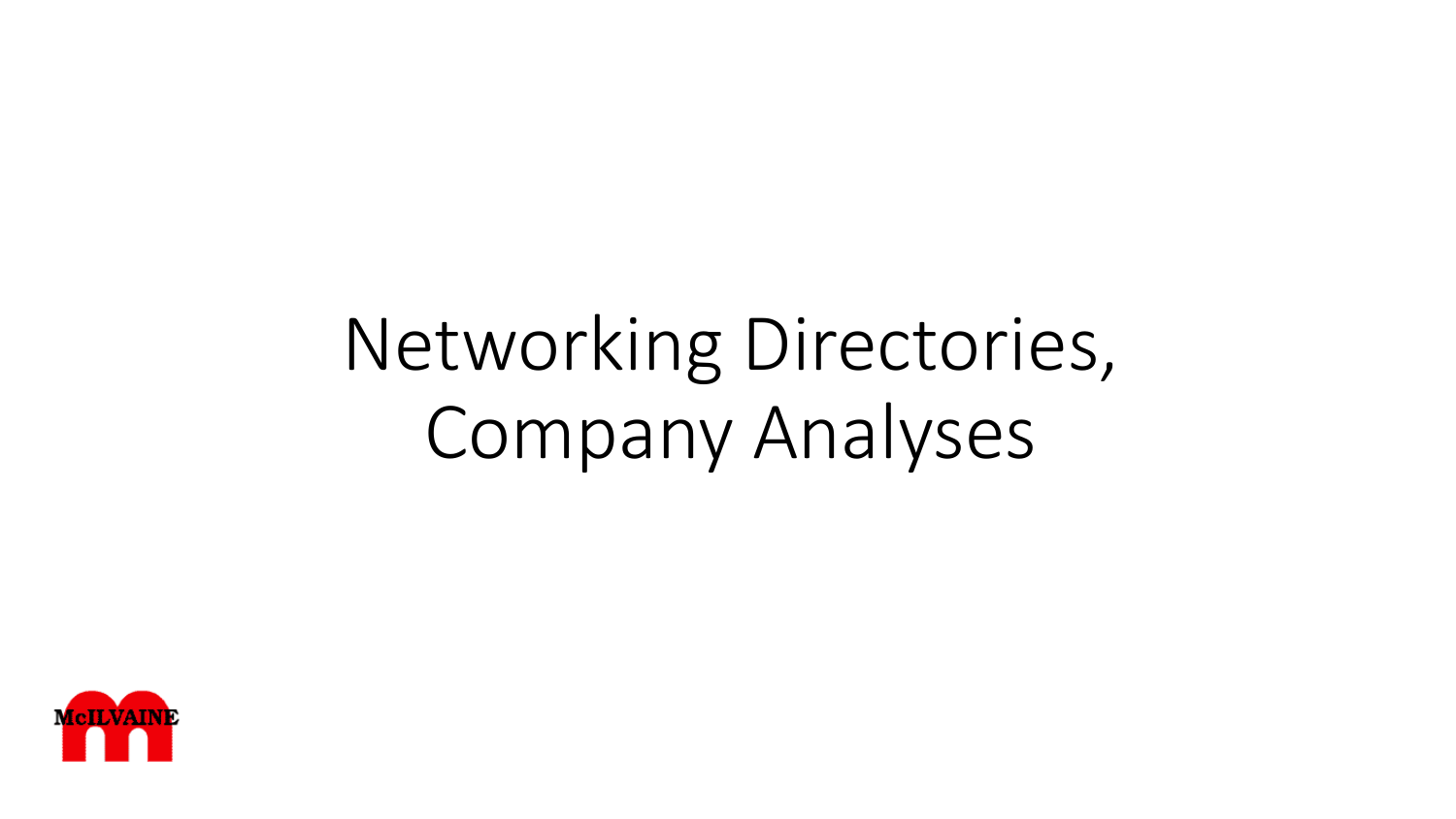# Information Technology Networking Directory

- **Service: Information Technology**
- **Click here to view all companies**
- **Click here to search by products**
- **Click on a letter to view list alphabetically**
- **A B C D E F G H I J K L M N O P Q R S T U V W X Y**

|   | Name      | Title                                            | Email Phone LinkedIn |              |               |     |
|---|-----------|--------------------------------------------------|----------------------|--------------|---------------|-----|
|   | Xxxxx     | Head of power/automation                         |                      | <b>XXXX</b>  | <b>XXXX</b>   | yes |
| ٠ | NxxxPxxx  | Global Segment Technology leader                 |                      |              |               | yes |
|   | MxxxHxxx  | Technology Manager Database Centers Asia Pacific |                      |              |               | yes |
| ٠ | IxxxMxxxx | <b>Global Product Manager Freelance</b>          |                      |              |               | yes |
| ٠ | DXXXXXXX  | Senior Manager Business Development              |                      | <b>XXXXX</b> | <b>XXXXXX</b> | ves |
|   | GxxxSxxx  | Member of Group Execuitive Committee             |                      |              |               | yes |

•3DVia - CANADA, 1 •Aalberts Industries/ Conbraco Industries, Inc./Apollo Valves - NC, USA, 2 •Abacus Solutions Inc. - CA, USA, 1 •ABB - UT, USA, 1 •ABB Analytical (Pastech) - TX, USA, 1 •ABB Automation Inc. - NY, USA, 1 •ABB Automation, Inc. - GERMANY, 2 •ABB Automation, Inc. - TX, USA, 1 •ABB Drives & Power Products - WI, USA, 6 •ABB Inc. - CANADA, 1 •ABB Instrumentation, Inc. - NY, USA, 0 •ABB Instrumentation, Inc. - PA, USA, 5 •ABB Ltd. - SWITZERLAND, 1 •ABB Power & Water Solutions - OH, USA, 15 •ABB Switzerland Ltd. - SWITZERLAND, 0 •ABB Systems Control - CA, USA, 1 •ABS Group, Inc./ Risk & Reliab.Dv. - TN, USA, 0

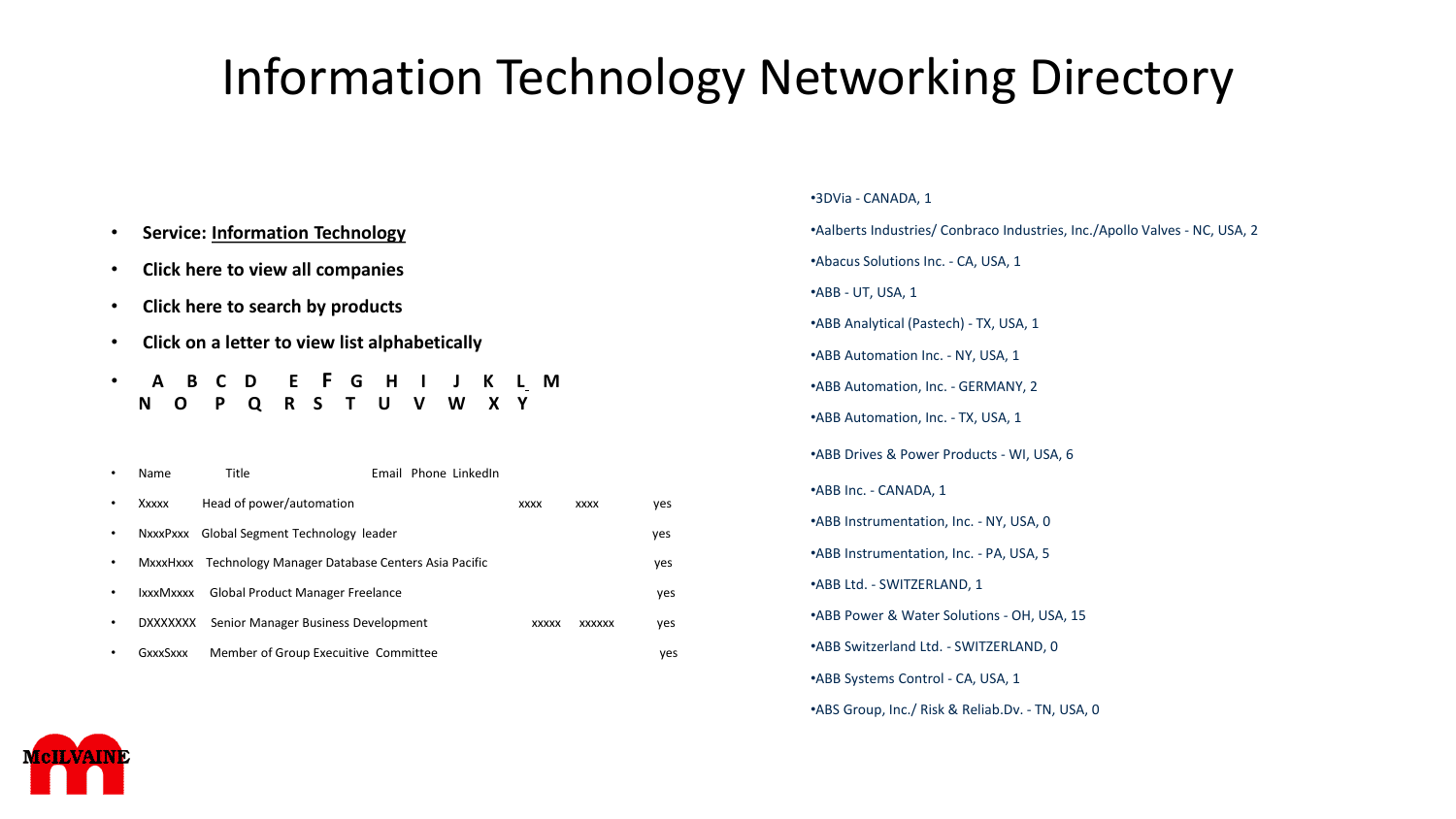### Information Technology Product Keywords

•[ACTUATORS](http://www.mcilvainecompany.com/CatalogVendor/networkdirectoryDB/keyword2.asp?keyword=24-609&service=24) •[ADVANCED INSTRUMENTATION](http://www.mcilvainecompany.com/CatalogVendor/networkdirectoryDB/keyword2.asp?keyword=24-300&service=24) •[ANNUNCIATORS](http://www.mcilvainecompany.com/CatalogVendor/networkdirectoryDB/keyword2.asp?keyword=24-614&service=24) •[CALIBRATORS](http://www.mcilvainecompany.com/CatalogVendor/networkdirectoryDB/keyword2.asp?keyword=24-608&service=24) •[COMPRESSORS](http://www.mcilvainecompany.com/CatalogVendor/networkdirectoryDB/keyword2.asp?keyword=24-605&service=24) •[COMPUTERIZED MAINTENANCE MANAGEMENT SYSTEMS \(CMMS\)](http://www.mcilvainecompany.com/CatalogVendor/networkdirectoryDB/keyword2.asp?keyword=24-218&service=24) •[CONTROL/AUTOMATION/SUPERVISORY SYSTEMS \(CSS\)](http://www.mcilvainecompany.com/CatalogVendor/networkdirectoryDB/keyword2.asp?keyword=24-211&service=24) •[CONTROLLERS](http://www.mcilvainecompany.com/CatalogVendor/networkdirectoryDB/keyword2.asp?keyword=24-606&service=24) •[DAMPERS](http://www.mcilvainecompany.com/CatalogVendor/networkdirectoryDB/keyword2.asp?keyword=24-601&service=24) •[DATA HISTORIANS/REPOSITORIES/NETWORKS \(DHR\)](http://www.mcilvainecompany.com/CatalogVendor/networkdirectoryDB/keyword2.asp?keyword=24-213&service=24) •[DATA LOGGERS](http://www.mcilvainecompany.com/CatalogVendor/networkdirectoryDB/keyword2.asp?keyword=24-313&service=24) •[DISTRIBUTED CONTROL SYSTEMS & INTEGRATED SUPPLIERS](http://www.mcilvainecompany.com/CatalogVendor/networkdirectoryDB/keyword2.asp?keyword=24-100&service=24) •[DOCUMENT MANAGEMENT](http://www.mcilvainecompany.com/CatalogVendor/networkdirectoryDB/keyword2.asp?keyword=24-215&service=24) •[DRIVES](http://www.mcilvainecompany.com/CatalogVendor/networkdirectoryDB/keyword2.asp?keyword=24-604&service=24) •[ELECTRICITY \(ENERGY\) MANAGEMENT SOFTWARE \(EMS\)](http://www.mcilvainecompany.com/CatalogVendor/networkdirectoryDB/keyword2.asp?keyword=24-217&service=24) •[ENTERPRISE MANAGEMENT SOFTWARE/SYSTEMS \(ENMS\)](http://www.mcilvainecompany.com/CatalogVendor/networkdirectoryDB/keyword2.asp?keyword=24-216&service=24) •[ENVIRONMENTAL COMPLIANCE MANAGEMENT \(ECM\)](http://www.mcilvainecompany.com/CatalogVendor/networkdirectoryDB/keyword2.asp?keyword=24-400&service=24) •[EQUIPMENT RENTAL](http://www.mcilvainecompany.com/CatalogVendor/networkdirectoryDB/keyword2.asp?keyword=24-800&service=24) •[FLAME MONITORS](http://www.mcilvainecompany.com/CatalogVendor/networkdirectoryDB/keyword2.asp?keyword=24-309&service=24) •[FLOW MEASUREMENT/TRANSMITTERS](http://www.mcilvainecompany.com/CatalogVendor/networkdirectoryDB/keyword2.asp?keyword=24-303&service=24) •[GAS ANALYZERS](http://www.mcilvainecompany.com/CatalogVendor/networkdirectoryDB/keyword2.asp?keyword=24-305&service=24) •[IT-RELATED CONSULTANTS/AEs/DESIGNERS \(ITC\)](http://www.mcilvainecompany.com/CatalogVendor/networkdirectoryDB/keyword2.asp?keyword=24-700&service=24) •[MAJOR COMPUTER/SOFTWARE SUPPLIERS \(MCS\)](http://www.mcilvainecompany.com/CatalogVendor/networkdirectoryDB/keyword2.asp?keyword=24-200&service=24) •[MICROWAVE CONTROLS](http://www.mcilvainecompany.com/CatalogVendor/networkdirectoryDB/keyword2.asp?keyword=24-307&service=24) •[MISCELLANEOUS SOFTWARE/COMPUTER COMPONENTS](http://www.mcilvainecompany.com/CatalogVendor/networkdirectoryDB/keyword2.asp?keyword=24-900&service=24)

•[MOBILE, WIRELESS AND TELECOMMUNICATIONS \(MCTC\)](http://www.mcilvainecompany.com/CatalogVendor/networkdirectoryDB/keyword2.asp?keyword=24-500&service=24) •[MOISTURE SENSORS/TRANSMITTERS](http://www.mcilvainecompany.com/CatalogVendor/networkdirectoryDB/keyword2.asp?keyword=24-310&service=24) •[NO DESCRIPTION](http://www.mcilvainecompany.com/CatalogVendor/networkdirectoryDB/keyword2.asp?keyword=24-999&service=24) •[ORGANIZATIONS & ASSOCIATIONS](http://www.mcilvainecompany.com/CatalogVendor/networkdirectoryDB/keyword2.asp?keyword=24-001&service=24) •[PLANT DESIGN SOFTWARE \(PDS\)](http://www.mcilvainecompany.com/CatalogVendor/networkdirectoryDB/keyword2.asp?keyword=24-214&service=24) •[PORTABLE INSTRUMENTS](http://www.mcilvainecompany.com/CatalogVendor/networkdirectoryDB/keyword2.asp?keyword=24-349&service=24) •[PREDICTIVE MAINTENANCE DEVICES](http://www.mcilvainecompany.com/CatalogVendor/networkdirectoryDB/keyword2.asp?keyword=24-302&service=24) •[PRESSURE MEASUREMENT/TRANSMITTERS](http://www.mcilvainecompany.com/CatalogVendor/networkdirectoryDB/keyword2.asp?keyword=24-308&service=24) •[PROCESS CONTROL SYSTEMS](http://www.mcilvainecompany.com/CatalogVendor/networkdirectoryDB/keyword2.asp?keyword=24-110&service=24) •[PROCESS OPTIMIZATION SOFTWARE/NEURAL NETWORKS \(POS](http://www.mcilvainecompany.com/CatalogVendor/networkdirectoryDB/keyword2.asp?keyword=24-212&service=24) •[PROGRAMMABLE LOGIC CONTROLLERS \(PLC\)](http://www.mcilvainecompany.com/CatalogVendor/networkdirectoryDB/keyword2.asp?keyword=24-120&service=24) •[PUMPS](http://www.mcilvainecompany.com/CatalogVendor/networkdirectoryDB/keyword2.asp?keyword=24-602&service=24) •[RECORDERS](http://www.mcilvainecompany.com/CatalogVendor/networkdirectoryDB/keyword2.asp?keyword=24-306&service=24) •[RELAYS](http://www.mcilvainecompany.com/CatalogVendor/networkdirectoryDB/keyword2.asp?keyword=24-607&service=24) •[SENSORS](http://www.mcilvainecompany.com/CatalogVendor/networkdirectoryDB/keyword2.asp?keyword=24-301&service=24) •[SIGNAL CONDITIONERS](http://www.mcilvainecompany.com/CatalogVendor/networkdirectoryDB/keyword2.asp?keyword=24-613&service=24) •[SIMULATORS AND TRAINING SOFTWARE](http://www.mcilvainecompany.com/CatalogVendor/networkdirectoryDB/keyword2.asp?keyword=24-219&service=24) •[SMART FINAL CONTROL DEVICES \(SCD\)](http://www.mcilvainecompany.com/CatalogVendor/networkdirectoryDB/keyword2.asp?keyword=24-600&service=24) •[SOFTWARE](http://www.mcilvainecompany.com/CatalogVendor/networkdirectoryDB/keyword2.asp?keyword=24-210&service=24) •[SWITCHES](http://www.mcilvainecompany.com/CatalogVendor/networkdirectoryDB/keyword2.asp?keyword=24-612&service=24) •[TEMPERATURE MEASUREMENT/TRANSMITTERS](http://www.mcilvainecompany.com/CatalogVendor/networkdirectoryDB/keyword2.asp?keyword=24-304&service=24) •[TRANSDUCERS](http://www.mcilvainecompany.com/CatalogVendor/networkdirectoryDB/keyword2.asp?keyword=24-611&service=24) •[TRANSMITTERS](http://www.mcilvainecompany.com/CatalogVendor/networkdirectoryDB/keyword2.asp?keyword=24-312&service=24) •[VALVES](http://www.mcilvainecompany.com/CatalogVendor/networkdirectoryDB/keyword2.asp?keyword=24-603&service=24) •[VIBRATION TRANSMITTERS](http://www.mcilvainecompany.com/CatalogVendor/networkdirectoryDB/keyword2.asp?keyword=24-311&service=24)

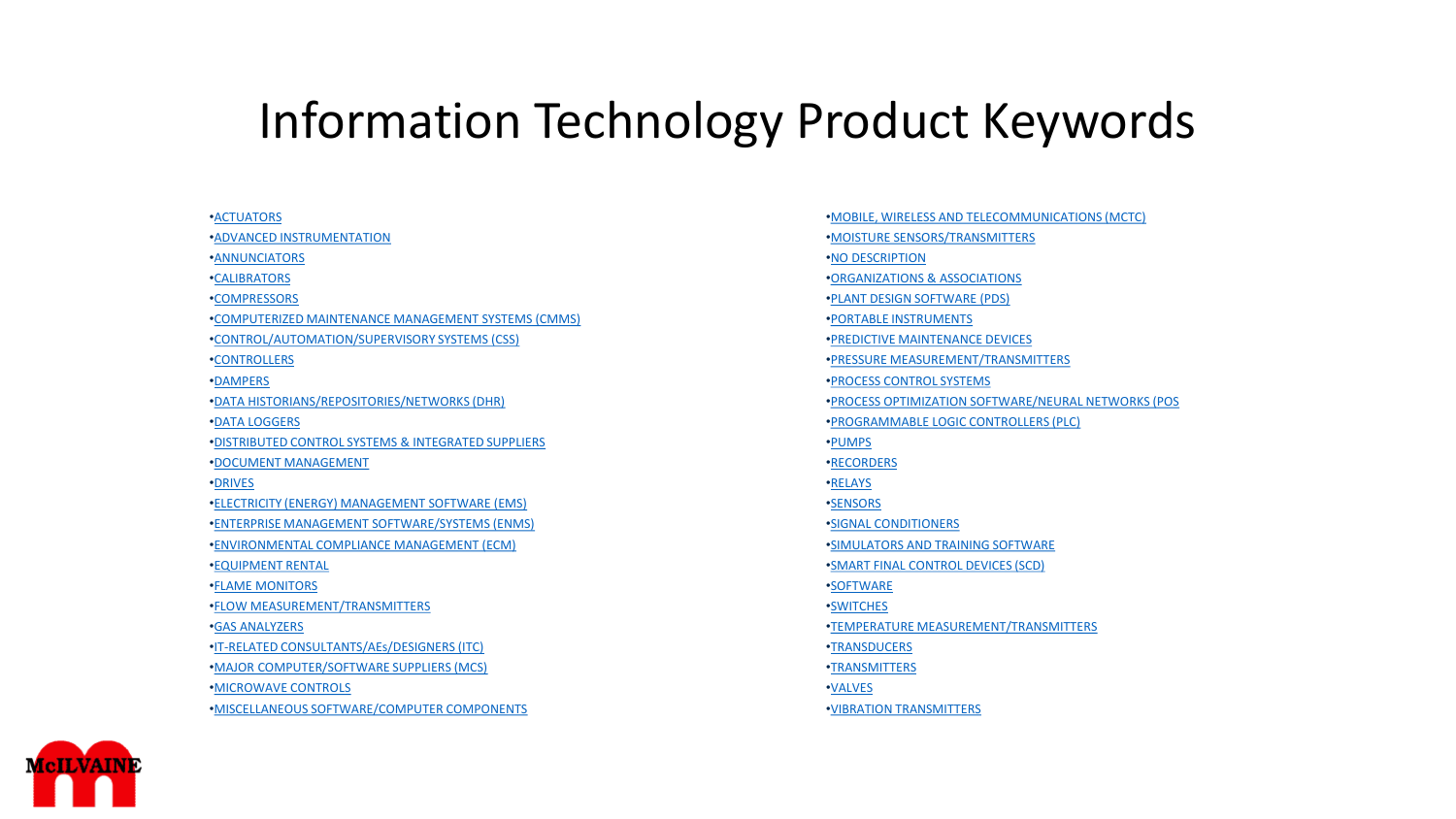### Monitoring Product Keywords A-C

•[ACID DEWPOINT MONITOR](http://www.mcilvainecompany.com/CatalogVendor/networkdirectoryDB/keyword2.asp?keyword=9-101&service=9) •[ACID GAS](http://www.mcilvainecompany.com/CatalogVendor/networkdirectoryDB/keyword2.asp?keyword=9-153&service=9) •[ACID RAIN](http://www.mcilvainecompany.com/CatalogVendor/networkdirectoryDB/keyword2.asp?keyword=9-761&service=9) •[ADSORBERS](http://www.mcilvainecompany.com/CatalogVendor/networkdirectoryDB/keyword2.asp?keyword=9-454&service=9) •[AEROSOLS](http://www.mcilvainecompany.com/CatalogVendor/networkdirectoryDB/keyword2.asp?keyword=9-807&service=9) •[AIR QUALITY MODELING](http://www.mcilvainecompany.com/CatalogVendor/networkdirectoryDB/keyword2.asp?keyword=9-501&service=9) •[AIR TOXICS](http://www.mcilvainecompany.com/CatalogVendor/networkdirectoryDB/keyword2.asp?keyword=9-143&service=9) •[AIRBORNE MEASUREMENT](http://www.mcilvainecompany.com/CatalogVendor/networkdirectoryDB/keyword2.asp?keyword=9-258&service=9) •[ALDEHYDES](http://www.mcilvainecompany.com/CatalogVendor/networkdirectoryDB/keyword2.asp?keyword=9-102&service=9) •[AMBIENT AIR MONITORING](http://www.mcilvainecompany.com/CatalogVendor/networkdirectoryDB/keyword2.asp?keyword=9-210&service=9) •[ANALYTICAL BALANCES](http://www.mcilvainecompany.com/CatalogVendor/networkdirectoryDB/keyword2.asp?keyword=9-401&service=9) •[ANALYTICAL LABORATORIES](http://www.mcilvainecompany.com/CatalogVendor/networkdirectoryDB/keyword2.asp?keyword=9-502&service=9) •[ANALYZERS](http://www.mcilvainecompany.com/CatalogVendor/networkdirectoryDB/keyword2.asp?keyword=9-283&service=9) •[ANEMOMETER](http://www.mcilvainecompany.com/CatalogVendor/networkdirectoryDB/keyword2.asp?keyword=9-701&service=9) •[ARSENIC](http://www.mcilvainecompany.com/CatalogVendor/networkdirectoryDB/keyword2.asp?keyword=9-147&service=9) •[ASBESTOS](http://www.mcilvainecompany.com/CatalogVendor/networkdirectoryDB/keyword2.asp?keyword=9-145&service=9) •[ASME METHODS](http://www.mcilvainecompany.com/CatalogVendor/networkdirectoryDB/keyword2.asp?keyword=9-601&service=9) •[ASTM METHODS](http://www.mcilvainecompany.com/CatalogVendor/networkdirectoryDB/keyword2.asp?keyword=9-602&service=9) •[AUDITS](http://www.mcilvainecompany.com/CatalogVendor/networkdirectoryDB/keyword2.asp?keyword=9-566&service=9) •[AUTOMATED GC`S](http://www.mcilvainecompany.com/CatalogVendor/networkdirectoryDB/keyword2.asp?keyword=9-415&service=9) •[AUTOMATION](http://www.mcilvainecompany.com/CatalogVendor/networkdirectoryDB/keyword2.asp?keyword=9-176&service=9) •[BAG SAMPLING](http://www.mcilvainecompany.com/CatalogVendor/networkdirectoryDB/keyword2.asp?keyword=9-255&service=9) •[BAROMETERS](http://www.mcilvainecompany.com/CatalogVendor/networkdirectoryDB/keyword2.asp?keyword=9-703&service=9) •[BETA GAUGE MONITOR](http://www.mcilvainecompany.com/CatalogVendor/networkdirectoryDB/keyword2.asp?keyword=9-262&service=9) •[BLOWERS](http://www.mcilvainecompany.com/CatalogVendor/networkdirectoryDB/keyword2.asp?keyword=9-323&service=9) •[BUBBLERS & IMPINGERS](http://www.mcilvainecompany.com/CatalogVendor/networkdirectoryDB/keyword2.asp?keyword=9-301&service=9) •[C \(CARBON\)](http://www.mcilvainecompany.com/CatalogVendor/networkdirectoryDB/keyword2.asp?keyword=9-103&service=9) •[C\3H\8 \(PROPANE\)](http://www.mcilvainecompany.com/CatalogVendor/networkdirectoryDB/keyword2.asp?keyword=9-104&service=9) •[CADMIUM](http://www.mcilvainecompany.com/CatalogVendor/networkdirectoryDB/keyword2.asp?keyword=9-167&service=9) •[CALIBRATION GASES](http://www.mcilvainecompany.com/CatalogVendor/networkdirectoryDB/keyword2.asp?keyword=9-302&service=9) •[CALIBRATION SYSTEMS](http://www.mcilvainecompany.com/CatalogVendor/networkdirectoryDB/keyword2.asp?keyword=9-324&service=9)

•[CANISTER SAMPLER](http://www.mcilvainecompany.com/CatalogVendor/networkdirectoryDB/keyword2.asp?keyword=9-328&service=9) •[CASCADE IMPACTORS](http://www.mcilvainecompany.com/CatalogVendor/networkdirectoryDB/keyword2.asp?keyword=9-291&service=9) •[CATALYSTS](http://www.mcilvainecompany.com/CatalogVendor/networkdirectoryDB/keyword2.asp?keyword=9-412&service=9) •[CERTIFICATION TESTING](http://www.mcilvainecompany.com/CatalogVendor/networkdirectoryDB/keyword2.asp?keyword=9-522&service=9) •[CH4 \(METHANE\)](http://www.mcilvainecompany.com/CatalogVendor/networkdirectoryDB/keyword2.asp?keyword=9-105&service=9) •[CHART RECORDERS](http://www.mcilvainecompany.com/CatalogVendor/networkdirectoryDB/keyword2.asp?keyword=9-571&service=9) •[CHEMICAL FEED SYSTEMS](http://www.mcilvainecompany.com/CatalogVendor/networkdirectoryDB/keyword2.asp?keyword=6-824&service=9) •[CHEMICAL MASS BALANCE](http://www.mcilvainecompany.com/CatalogVendor/networkdirectoryDB/keyword2.asp?keyword=9-299&service=9) •[CHEMICAL REAGENTS](http://www.mcilvainecompany.com/CatalogVendor/networkdirectoryDB/keyword2.asp?keyword=9-456&service=9) •[CHEMICAL SPECIATION](http://www.mcilvainecompany.com/CatalogVendor/networkdirectoryDB/keyword2.asp?keyword=9-809&service=9) •[CHEMICALS](http://www.mcilvainecompany.com/CatalogVendor/networkdirectoryDB/keyword2.asp?keyword=6-811&service=9) •[CHEMILUMINESCENCE](http://www.mcilvainecompany.com/CatalogVendor/networkdirectoryDB/keyword2.asp?keyword=9-451&service=9) •[CHROMATOGRAPHS-GAS](http://www.mcilvainecompany.com/CatalogVendor/networkdirectoryDB/keyword2.asp?keyword=9-402&service=9) •[CHROMATOGRAPHS-LIQUID](http://www.mcilvainecompany.com/CatalogVendor/networkdirectoryDB/keyword2.asp?keyword=9-408&service=9) •[CHROME 6](http://www.mcilvainecompany.com/CatalogVendor/networkdirectoryDB/keyword2.asp?keyword=9-685&service=9) •[CHROMIUM](http://www.mcilvainecompany.com/CatalogVendor/networkdirectoryDB/keyword2.asp?keyword=9-168&service=9)  $\cdot$ [Cl/2](http://www.mcilvainecompany.com/CatalogVendor/networkdirectoryDB/keyword2.asp?keyword=9-108&service=9) •[CO \(CARBON MONOXIDE\)](http://www.mcilvainecompany.com/CatalogVendor/networkdirectoryDB/keyword2.asp?keyword=9-139&service=9) •[CO2](http://www.mcilvainecompany.com/CatalogVendor/networkdirectoryDB/keyword2.asp?keyword=9-107&service=9) •[COGENERATION](http://www.mcilvainecompany.com/CatalogVendor/networkdirectoryDB/keyword2.asp?keyword=9-900&service=9) •[COLORIMETRICS](http://www.mcilvainecompany.com/CatalogVendor/networkdirectoryDB/keyword2.asp?keyword=9-325&service=9) •[COMBUSTIBLES](http://www.mcilvainecompany.com/CatalogVendor/networkdirectoryDB/keyword2.asp?keyword=9-106&service=9) •[COMBUSTION CONTROL DEVICES](http://www.mcilvainecompany.com/CatalogVendor/networkdirectoryDB/keyword2.asp?keyword=9-225&service=9) •[COMBUSTION MONITORING](http://www.mcilvainecompany.com/CatalogVendor/networkdirectoryDB/keyword2.asp?keyword=9-226&service=9) •[COMPLIANCE ASSURANCE MONITORING](http://www.mcilvainecompany.com/CatalogVendor/networkdirectoryDB/keyword2.asp?keyword=9-417&service=9) •[COMPLIANCE TESTING](http://www.mcilvainecompany.com/CatalogVendor/networkdirectoryDB/keyword2.asp?keyword=9-517&service=9) •[COMPUTER](http://www.mcilvainecompany.com/CatalogVendor/networkdirectoryDB/keyword2.asp?keyword=9-590&service=9) •[COMPUTER MODELS](http://www.mcilvainecompany.com/CatalogVendor/networkdirectoryDB/keyword2.asp?keyword=9-573&service=9) •[CONDENSABLES](http://www.mcilvainecompany.com/CatalogVendor/networkdirectoryDB/keyword2.asp?keyword=9-164&service=9) •[CONDENSATION NUCLEATION](http://www.mcilvainecompany.com/CatalogVendor/networkdirectoryDB/keyword2.asp?keyword=9-478&service=9) •[CONDUCTIVITY](http://www.mcilvainecompany.com/CatalogVendor/networkdirectoryDB/keyword2.asp?keyword=9-479&service=9)

**MCILVAINE**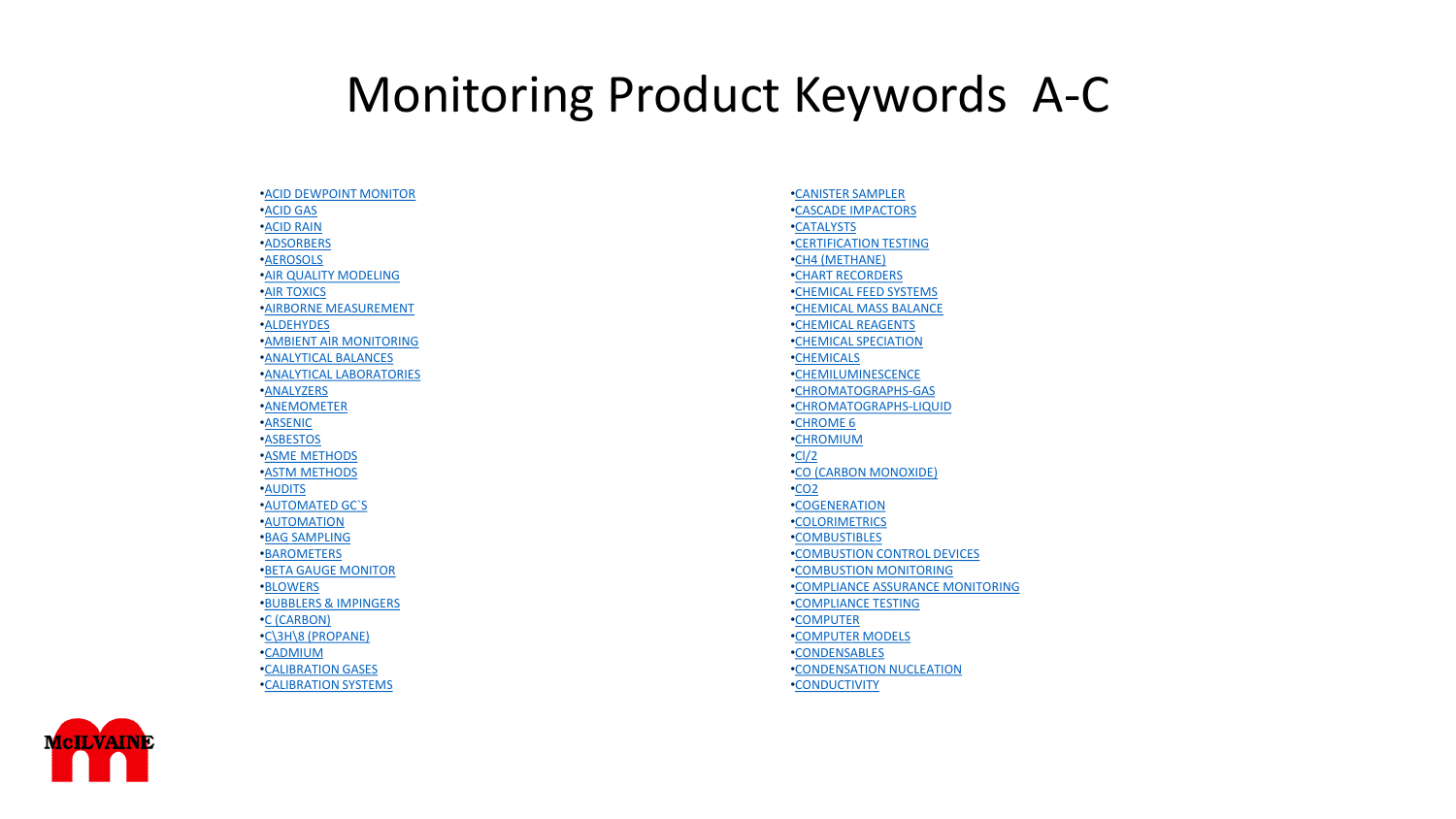## Corporate Revenue Increases

|                                            |       | 2010 %          |       | 2011 %          |      | 2012 %          |       | 2013 %          |       | 2014 %          |       | 2015 % | <b>Total</b>            |
|--------------------------------------------|-------|-----------------|-------|-----------------|------|-----------------|-------|-----------------|-------|-----------------|-------|--------|-------------------------|
| <b>Company</b>                             | 2010  | <b>Increase</b> | 2011  | <b>Increase</b> | 2012 | <b>Increase</b> | 2013  | <b>Increase</b> | 2014  | <b>Increase</b> | 2015  |        | <b>Increase Revenue</b> |
| <b>ABB</b>                                 |       | 31589 -0.65%    |       | 37990 20.26%    |      | 39336 3.54%     |       | 43219 9.87%     |       | 45529 5.34%     |       |        | 229458                  |
| <b>Advanced Sensors</b>                    |       |                 |       |                 |      |                 |       |                 |       |                 |       |        | $\mathbf{1}$            |
| <b>AECOM</b>                               |       | 6546 7.01%      |       | 8037 22.78%     |      | 8218 2.25%      |       | 8669 5.49%      |       | 8594 -0.87%     |       |        | 46181                   |
| <b>Alfa Laval</b>                          |       | 3644 - 0.49%    |       | 4155 14.02%     |      | 4580 10.23%     |       | 4715 2.95%      |       | 4979 5.60%      |       |        | 25735                   |
| <b>Alstom</b>                              | 24105 |                 | 25666 | 6.48%           |      | 24453 -4.73%    | 25977 | 6.23%           | 26952 | 3.75%           | 28489 | 5.70%  | 155642                  |
| <b>Altech Environment</b>                  |       |                 |       |                 | 4    |                 |       |                 |       |                 |       |        | 4                       |
| <b>AMETEK</b>                              |       | 2471 17.78%     |       | 2989 20.96%     |      | 3334 11.54%     |       | 3632 8.94%      |       | 3841 5.75%      |       |        | 18365                   |
| <b>Andritz</b>                             |       | 4731 20.26%     |       | 5653 19.49%     |      | 6703 18.57%     |       | 7141 6.53%      | 7288  | 2.06%           |       |        | 35450                   |
| <b>Applied Physics Systems</b>             |       |                 |       |                 | 8    |                 |       |                 |       |                 |       |        | 8                       |
| <b>Ashcroft</b>                            |       |                 |       |                 | 77   |                 |       |                 |       |                 |       |        | 77                      |
| <b>Ashland</b>                             |       | 9012 11.18%     |       | 6502 -27.85%    |      | 8206 26.21%     | 8888  | 8.31%           | 9281  | 4.42%           |       |        | 49995                   |
| <b>Automation Products</b><br><b>Group</b> |       |                 |       |                 | 11   |                 |       |                 |       |                 |       |        |                         |

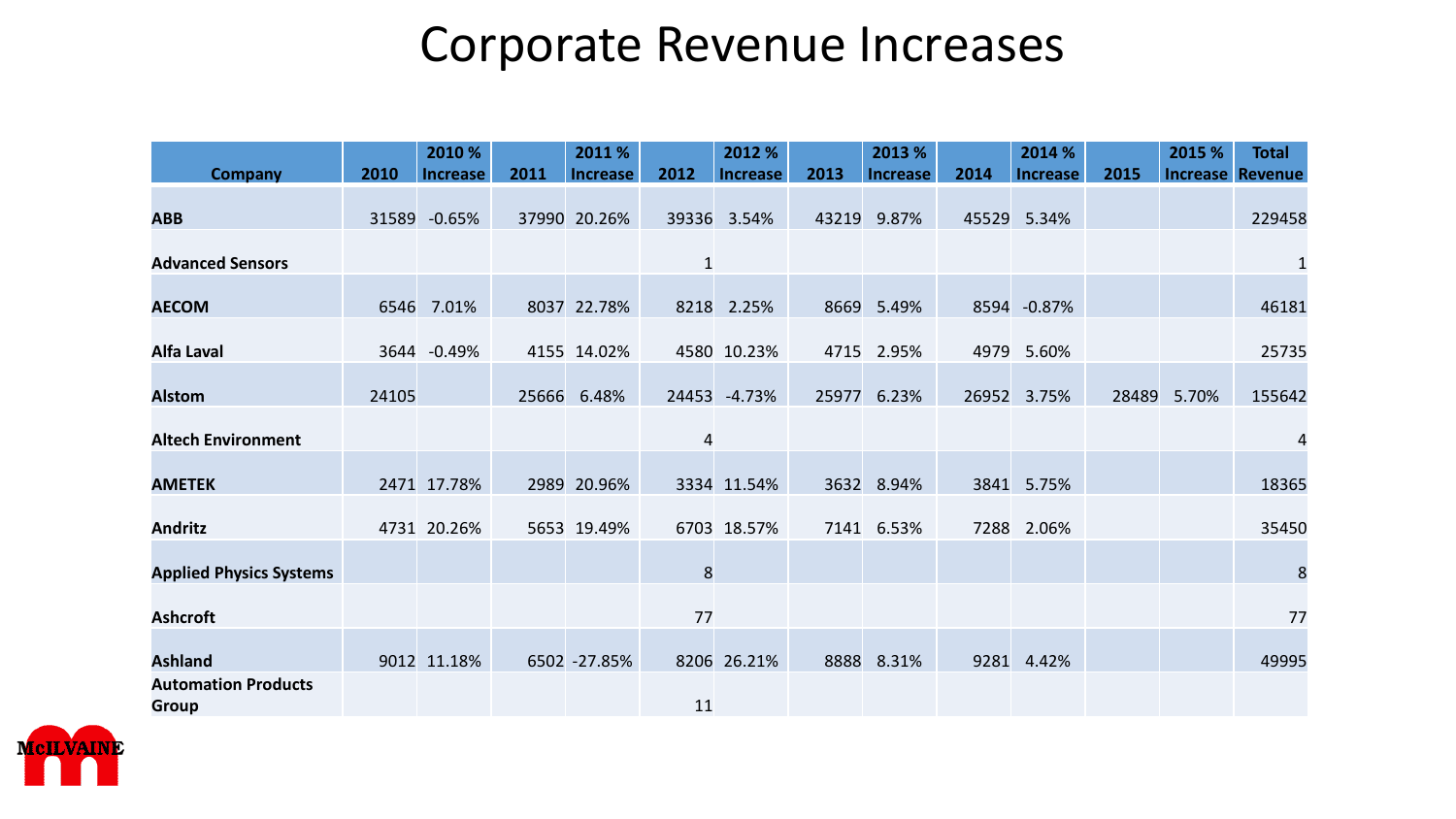# Company Updates

#### **Thermo Fisher Raises Its Revenue Forecast for 2016**

Thermo Fisher is raising its revenue and adjusted EPS guidance for 2016 to reflect the addition of FEI, strong operational performance in the first nine months and a more favorable foreign exchange environment. The company now expects revenue to be in the range of \$18.25 to \$18.39 billion versus its previous guidance of \$17.84 to \$18.00 billion, which would result in revenue growth of 8 percent over 2015. The company is also raising its adjusted EPS guidance to a new range of \$8.19 to \$8.30 versus the \$8.07 to \$8.20previously announced, which now results in 11 percent to 12 percent growth year over year.

The Analytical Instruments Segment revenue grew 15 percent to \$0.90 billion in the third quarter of 2016, compared with revenue of \$0.78 billion in the third quarter of 2015. Segment operating margin was 21.2 percent versus 18.8 percent in the 2015 quarter.

#### **Venture backed Bit Stew Systems offers platform for complex data integration**

Bit Stew Systems has built a platform for handling complex data integration, data analysis, and predictive automation for connected devices on the Industrial Internet.. Purpose-built for the Industrial Internet, Bit Stew's MIx™ product portfolio automates data ingestion, applies machine intelligence to learn patterns in the data, allowing industrial companies to discover actionable insights that optimize operational performance. Bit Stew is a venture-backed private company that is headquartered in Canada with offices in the USA, Australia and Europe

With Bit Stew's MIx product portfolio, BC Hydro is able to:  $\mathbb{D}$  Efficiently triage hundreds of millions of data elements every day **Quickly integrate data from** nearly 2 million smart meters, more than 30 network systems and thousands of network assets  $\mathbb{B}$  See real-time displays of meter outages and geo-spatial views of grid assets  $\mathbb D$  Better identify and prioritize issues and alerts  $\mathbb D$  Better manage meter-to-grid performance such as voltage issues, system restoration and more Identify and reconcile any data discrepancies across separate systems to ensure data accuracy in all systems

#### **SKF services for power plants**

On-line motor monitoring and analysis

The SKF NetEP Online Motor Analysis System represents a breakthrough in the ability to monitor and manage critical motor health and performance from anywhere in the world with an Internetconnected computer. The NetEP is a permanently-installed networked device that can monitor up to 32 motors on a continuous basis. With the NetEP, maintenance personnel can: • Continuously monitor with alerts on more than 100 parameters of motor health for each connected motor • Connect to motors using up to seven different voltage busses • Acquire time waveforms, torque/time waveforms and torque spectrum data • Perform current signature analysis • Acquire, monitor and analyze trend information to improve maintenance decisions

SKF's Asset Efficiency Otimization (AEO) methodology

combines the in-depth knowledge, broad industrial experience, global service and consulting capabilities from SKF with our world-class products and technologies. The end result? A clear understanding of your business goals, combined with an unmatched ability to offer unique solutions that deliver real value.

Feedwater pump and motor:

SKF works with manufacturers and end-users to develop reliable, cost-effective solutions for critical and semi-critical rotating equipment in power plants.

#### Coal mills:

SKF has provided bearings, seals, lubrication systems and condition monitoring for coal mills worldwide. SKF works with OEMs and power plant owners to provide the most reliable and cost effective solutions to extend the life of coal mills from design specifications to bearing remanufacture – and every stage in between